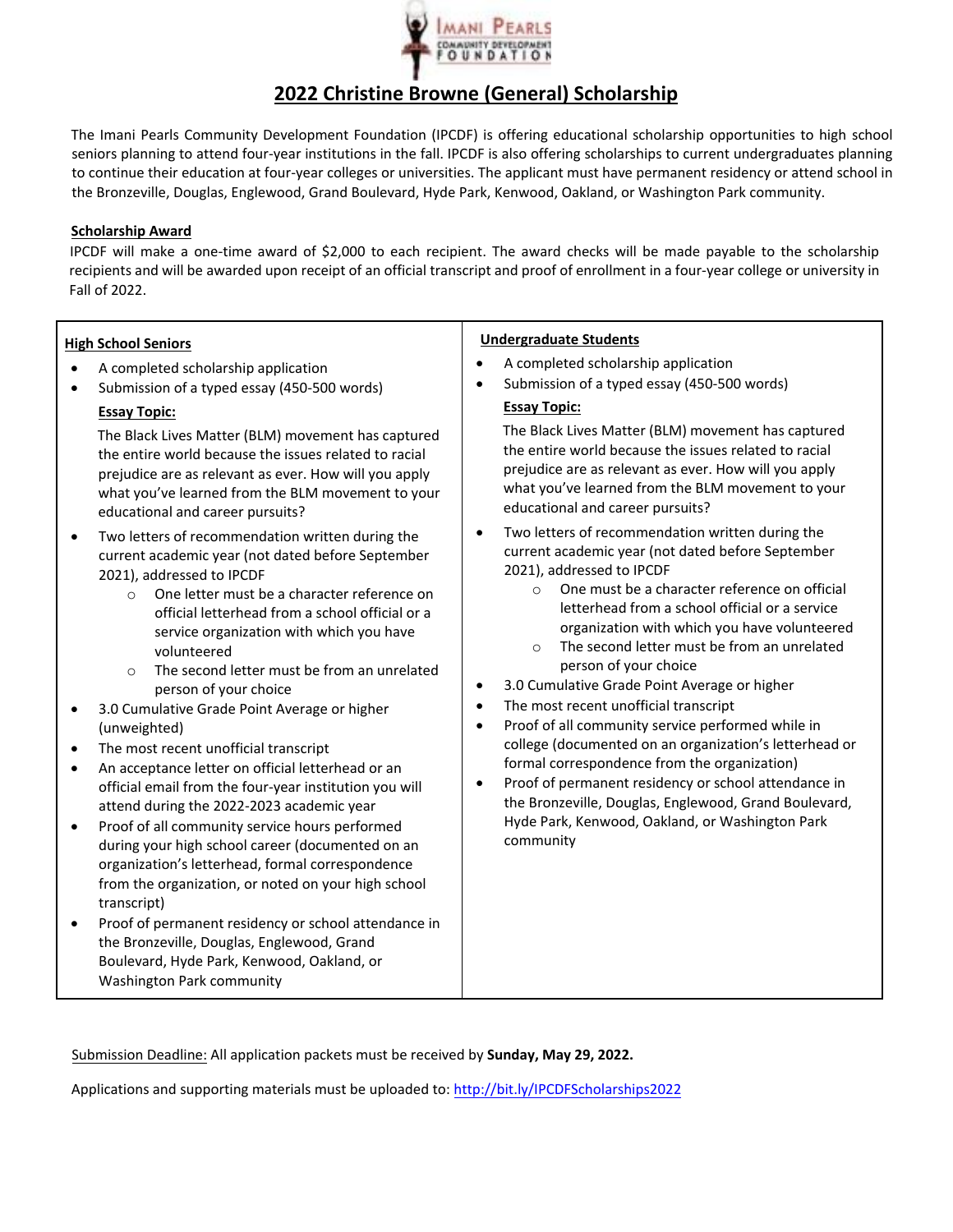

## **2022 Christine Browne (General) Scholarship Application – High School Senior Checklist**

Utilize this checklist to ensure your application packet is complete. Late or incomplete submissions will be disqualified. The information below also serves as general guidelines to assist applicants in understanding the review criteria.

- 1.  $\Box$  A completed scholarship application with media release form
- 2.  $\Box$  A typed essay (450-500 words)

**Essay Topic:** The Black Lives Matter (BLM) movement has captured the entire world because the issues related to racial prejudice are as relevant as ever. How will you apply what you've learned from the BLM movement to your educational and career pursuits?

The essay will be assessed on the following:

- Adherence to essay topic
- Favorable essay characteristics, such as compelling, interesting, and engaging
- Spelling and grammar
- 3. □ Two recommendation letters written during the current academic year (not dated before September 2021)
	- One must be a character reference on official letterhead from a school official or a service organization with which you have volunteered
	- The second letter must be from an unrelated person of your choice
- 4.  $\Box$  A cumulative 3.0 Grade Point Average or higher (unweighted)
- 5.  $\Box$  The most recent unofficial transcript

6. ☐ A copy of an acceptance letter on official letterhead or an official email from the four‐year college/university you will attend Fall 2022

7.  $\Box$  Proof of all community service performed during your high school career (documented on an organization's letterhead, formal correspondence from the organization, or noted on your high school transcript)

8. □ Proof of permanent residency or school attendance in the Bronzeville, Douglas, Englewood, Grand Boulevard, Hyde Park, Kenwood, Oakland, or Washington Park community